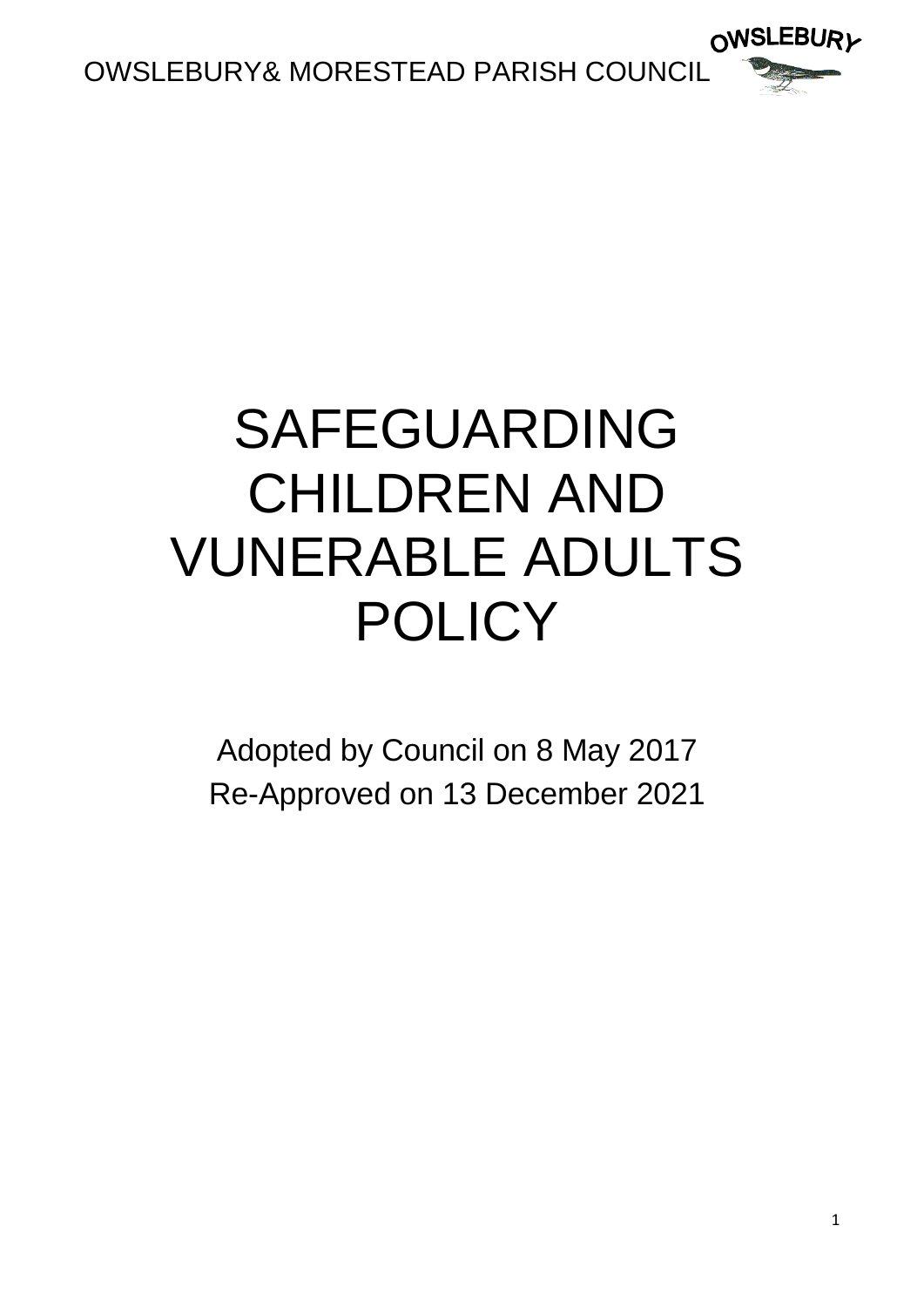OWSLEBURY& MORESTEAD PARISH COUNCIL



#### **Policy Statement.**

Owslebury Parish Council is committed to ensuring that Children and Vulnerable Persons are protected and kept safe from harm whilst they are engaged in any activity associated with the Parish Council or use of its land or property.

'Vulnerable Persons' include young people less than 18 years of age, adults with learning difficulties or physical disability, and frail elderly people

## **Policy Objective.**

- To ensure that where possible all facilities and activities offered by the Parish Council are designed and maintained to limit risk to Children and Vulnerable People.
- To promote the general welfare, health and development of Children and Vulnerable People by being aware of protection issues and to be able to respond where appropriate as a local government organisation.
- To develop procedures in recording and responding to accidents and complaints and to alleged or suspected incidents of abuse and neglect.

As the Parish Council does not directly provide care or supervision services to Children and Vulnerable People, it expects all Children and Vulnerable People using its facilities to do so with the consent and the necessary supervision of a parent, carer or other responsible adult.

#### **Aims**

The aim of this policy document is to guide Members of the Parish Council should any protection issue arise during their work.

## **Responsibilities & Procedures**

A Safeguarding Officer will be appointed from within the Council and his/her responsibilities will include:

- Ensuring that before any Parish Council organised event where Children or Vulnerable Persons will be present, the Safeguarding Officer brief participants appropriately.
- Ensuring that whilst Members are unlikely to be involved with Children and Vulnerable Adults during the performance of their duties, they are mindful of the risk they face.
- Ensuring that before any volunteers or paid members of staff are recruited to work with Children and Vulnerable persons they are interviewed and two references taken up.

Decisions on whether any employee or volunteer should be DBS checked will be made by the Council or the by the Chairman after consultation with the Clerk, following a risk assessment of the proposed related activity.

All new Members will be provided with a copy of the Children and Vulnerable Persons Policy and are required to acknowledge they will abide by it.